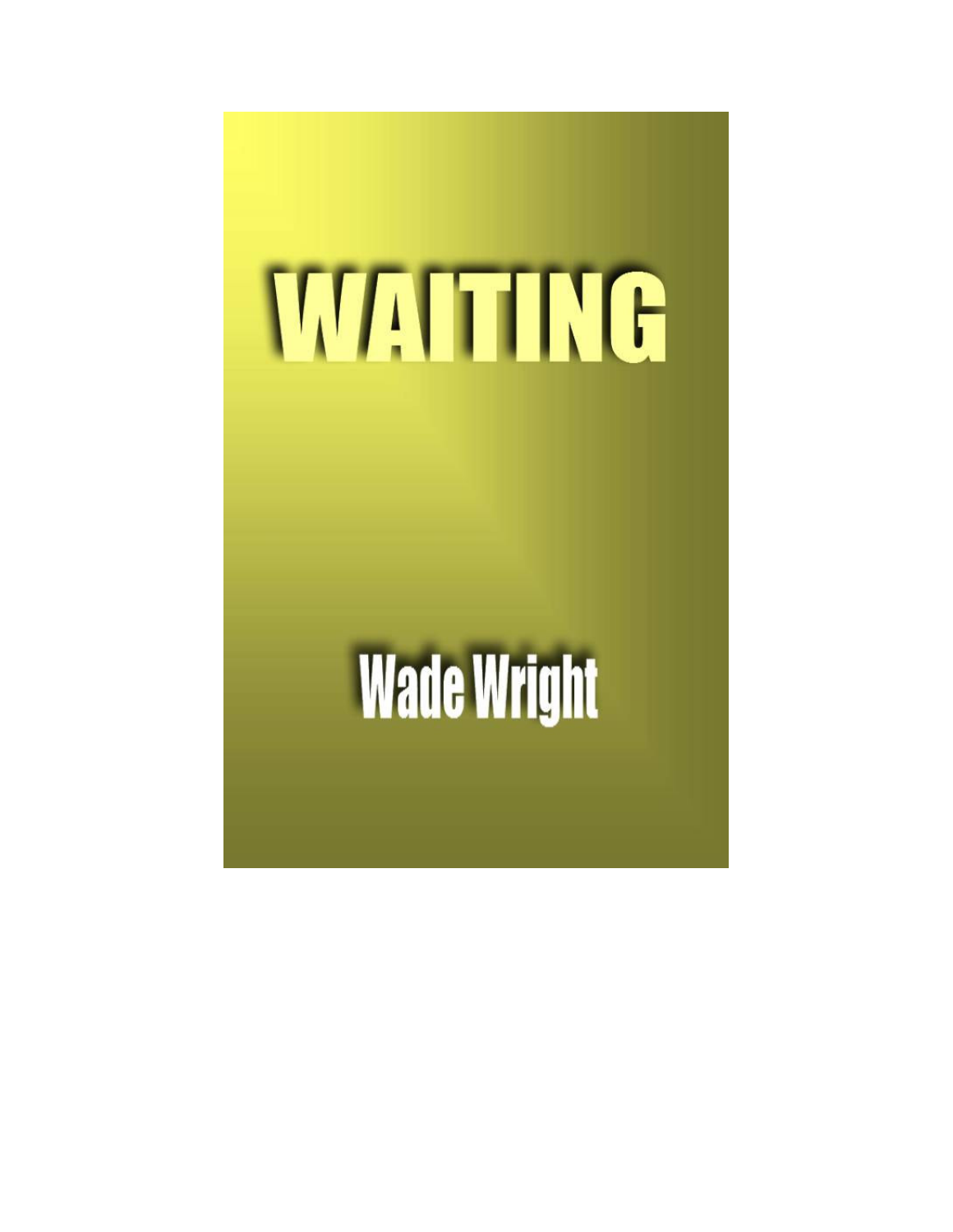# **W A I T I N G**

## **Wade Wright**

He was seated, as usual, on the far side of the bar, a newspaper spread out on the small table, a beer within easy reach of his right hand. A tall, thin man, with closecropped gray hair and a face that had less expression than the wall at his back.

 Were it not that every night he could be found at the same table, he'd probably have gone unnoticed. But he'd been coming into the bar of the Drovers Rest Hotel for a few years now, and we'd learned to accept his silent presence, regarding him, I suppose, as an essential part of the fixtures.

 He looked up as I made my way to where Artie and Nick were perched on high stools, then returned his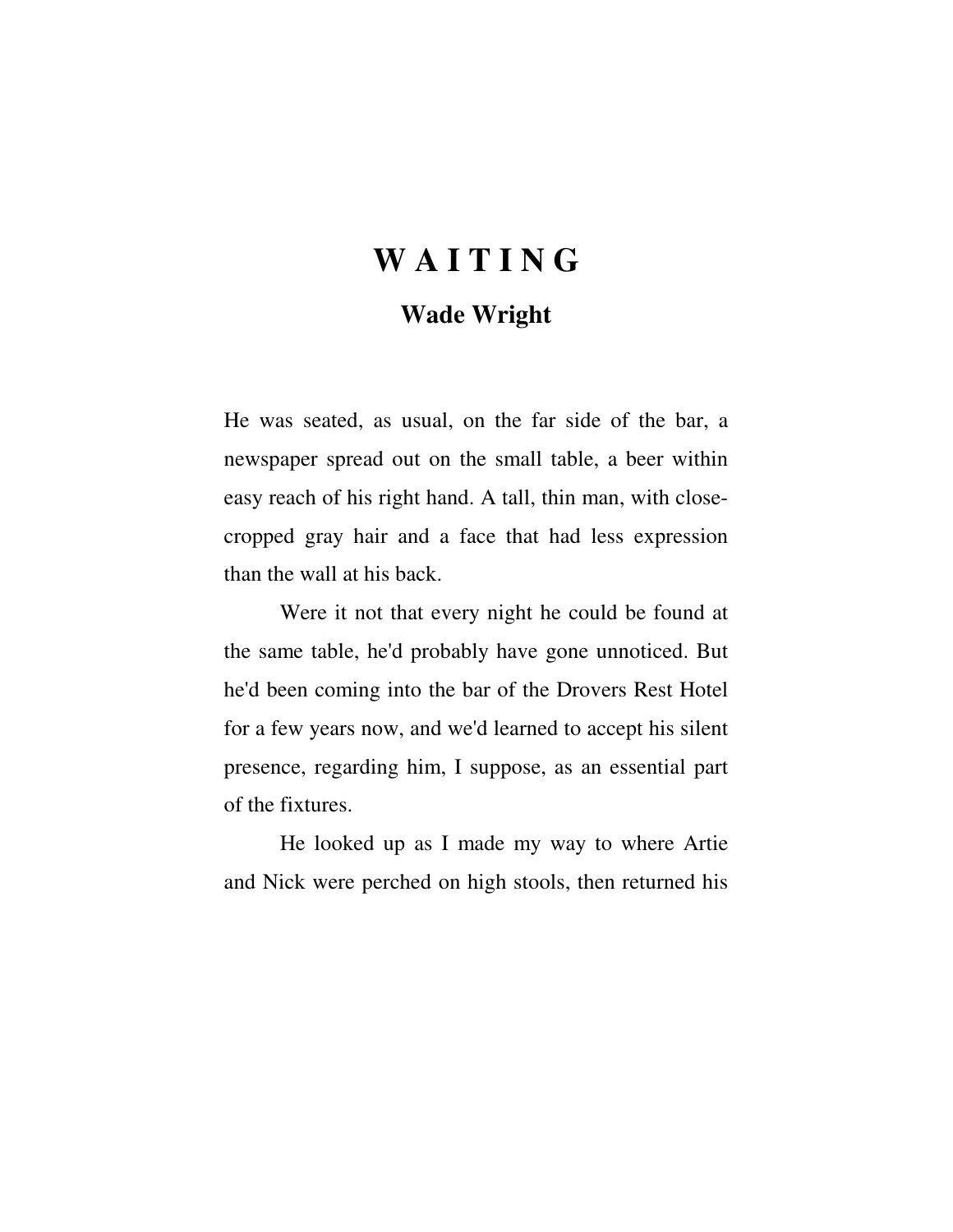eye to the newspaper. He had only one of them. At least, only one any of us had ever seen. A brown leather patch covered that part of his face where his left eye would have been.

 "Bull!" Artie was saying as I stepped up beside them. "Either you're born lucky or you —"

 "Hi," I greeted, throwing a leg over a vacant stool, signaling to Rusty, the barman.

 Artie flicked a glance at the digital strapped to his thick hairy wrist. "You're late." He made it sound as if I'd missed roll call.

 "Held up at the office," I explained. "So what's the argument about this time?"

 "No argument," Nick answered. "I was just trying to tell this overweight clown that luck is something you make for yourself."

 "Ah, come on," Artie moaned. "If that's the case — hell, the bookies wouldn't stand a snowball's."

 "Luck's a mental attitude," Nick insisted. "If you believe you're lucky you'll be lucky."

Before he could expound further, the gangling

<sup>2</sup>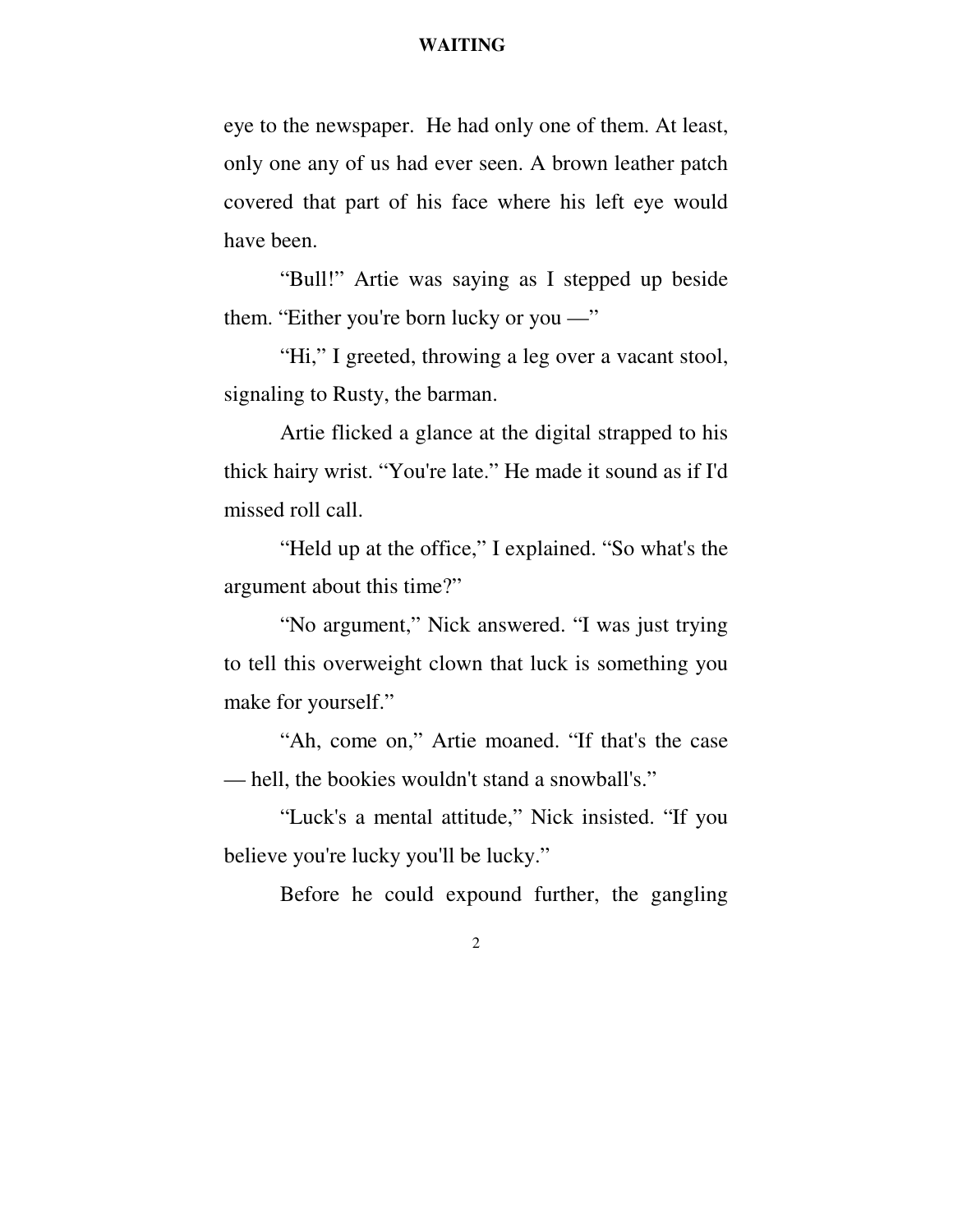figure of Rusty loomed up before us. "'Evening," he greeted, reaching for the empty beer bottles in front of Artie and Nick. "What'll it be?"

 "Three of the same." Artie jerked a thumb in my direction. "And he's paying."

Rusty nodded, long freckled face unsmiling.

 "Hey, Rusty," Artie called after him. "What's your opinion about luck?"

Rusty turned, frowning. "Mine stinks. Why?"

 "Then you'd better have a talk with Nick," Artie grinned. "He reckons we all have the power to attract our own luck."

 Rusty raised a pale eyebrow. "So how come he hasn't made a good bet in months?"

"Ask him," Artie laughed. "Ask him."

 "Okay," Nick said, somewhat miffed that neither of them would take him seriously, give him a chance to elaborate upon the theory he was presently nursing. He had theories about a great many things, though few were retained longer than a week or two. "All right. But watch me this Saturday. If I don't pull off a big one I'll —"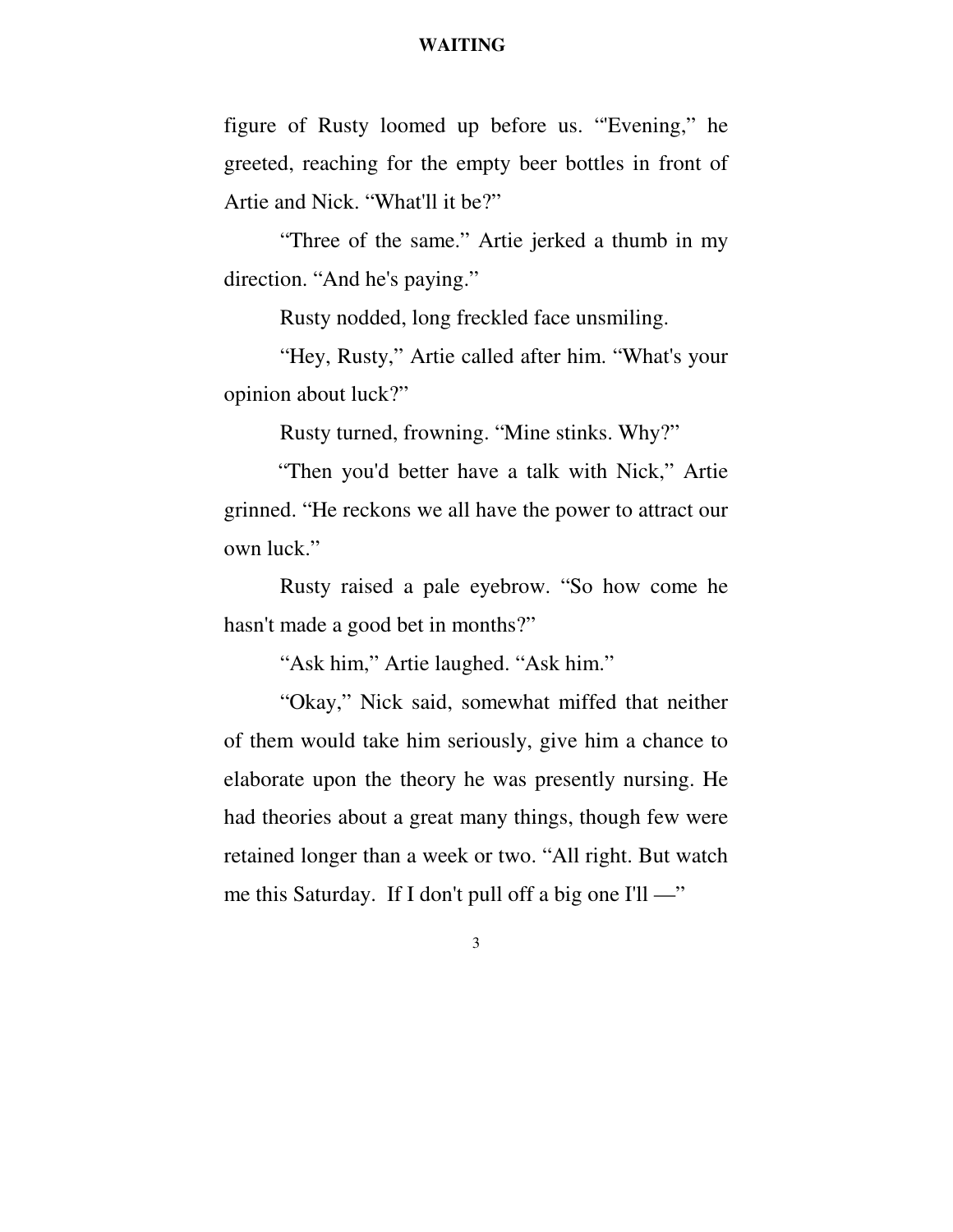"You'll what?" Artie chuckled.

 "Laugh," Nick said. "We'll see who's laughing on Saturday."

 Artie nudged me heavily in the ribs. "What do you think?"

 "He may have a point," I answered, though I'd only been half-listening.

 "At least someone around here has an open mind," Nick growled, and hoisted his beer.

 The argument continued and they tried to draw me into it. I tossed in a few ideas but kept my feet on neutral territory. For some reason I was more interested in the man with the eye-patch.

 Why, I don't know. Though I didn't visit the pub as frequently as did Artie and Nick, I'd seen him often enough before. I even knew that he arrived at five-fortyfive each evening and stayed until closing. I knew also that he never consumed more than two beers, that he was always alone, that no one ever went over to him or invited him to join them for a drink. He just sat at his table, reading the paper from front page to last, lifting his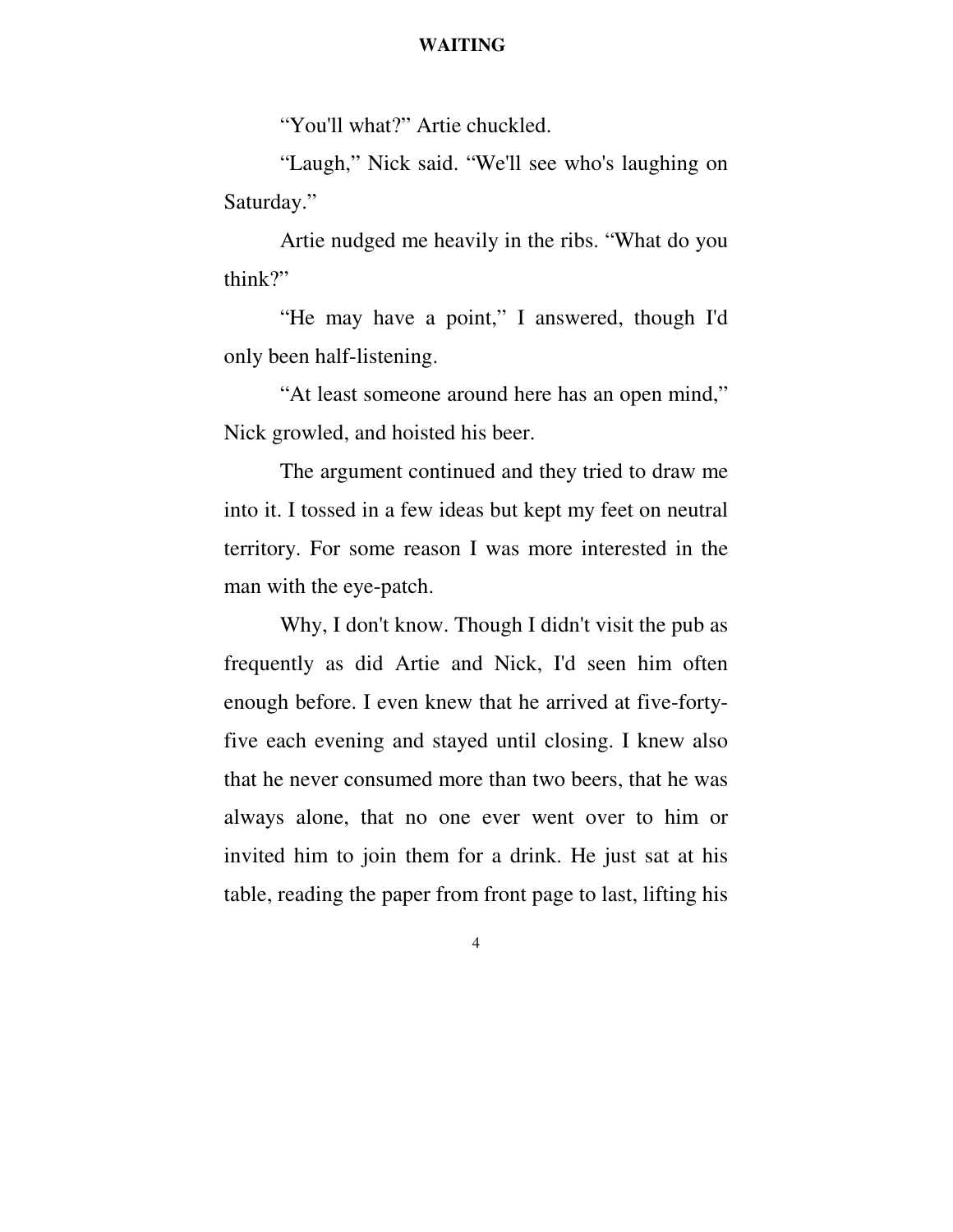head only when the swing doors opened to admit another customer.

 When Rusty put down our drinks I nodded to where the one-eyed man sat. "Ever find out who he is?"

 "Who's interested?" Rusty shrugged. "He's been coming in regularly for more than four years, and in all that time I've hardly had him talk to me."

 "He never talks to anyone," Nick supplied. "Once I saw a guy invite him up to the bar, but he turned him down cold. Nobody's ever bothered again."

 "Wonder what happened to his eye?" I said, mostly to myself.

Another shrug from Rusty. "Accident, probably."

 A voice from the other side of the horseshoeshaped bar called him away.

 Artie said something that changed the subject and took my mind off the one-eyed man, and as the bar began filling up, the talking and laughter, the clinking of bottles and glasses, grew louder.

 Drovers Rest was a pleasant watering hole, and it had always been so. Years back, when I was a kid, it was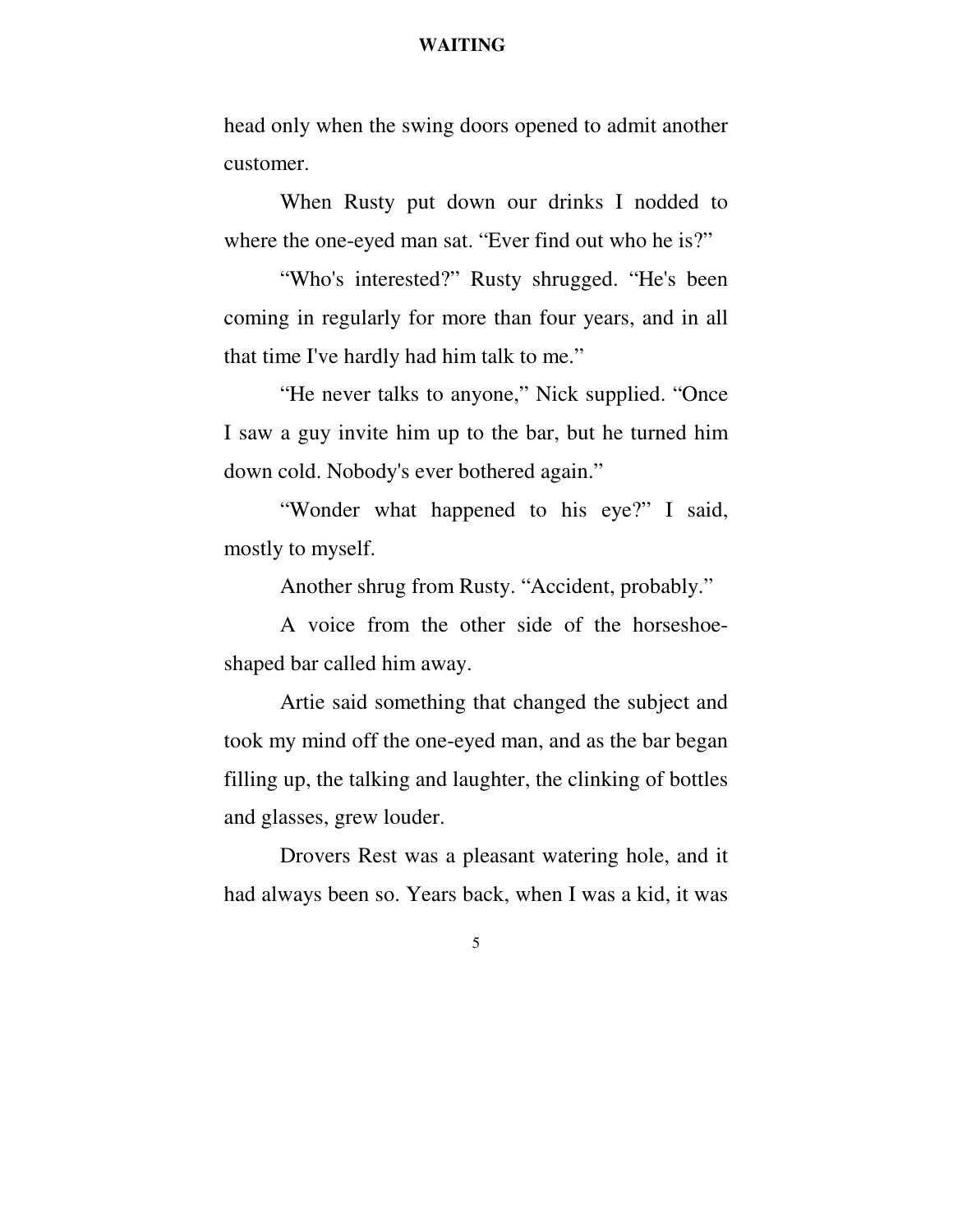considered to be a country hotel, standing on a large tract of wooded land some twelve miles from the center of the city. In those days the main road that linked our town to others passed in front of it. Time, though, had changed a lot of things.

 The old road was still there; so were some of the oaks and pines. But a new freeway had been constructed which, for a few years, had reduced the flow of traffic past the hotel; almost killing it's trade. Then the residential areas began to spread, until Drovers suddenly found itself surrounded by houses, gas stations and supermarkets. Traffic in the area was even heavier now, and most nights of the week you could find the parking lot in front of the rambling single story building packed solid with a variety of vehicles.

 I'd started dropping in a year ago, after we'd bought a house in a nearby suburb. Not every night, as did Artie and Nick, but perhaps once or twice a week. And then never for long. My job has me working irregular hours, and often at night. I'm a reporter on *The Chronicle*, the town's only morning paper.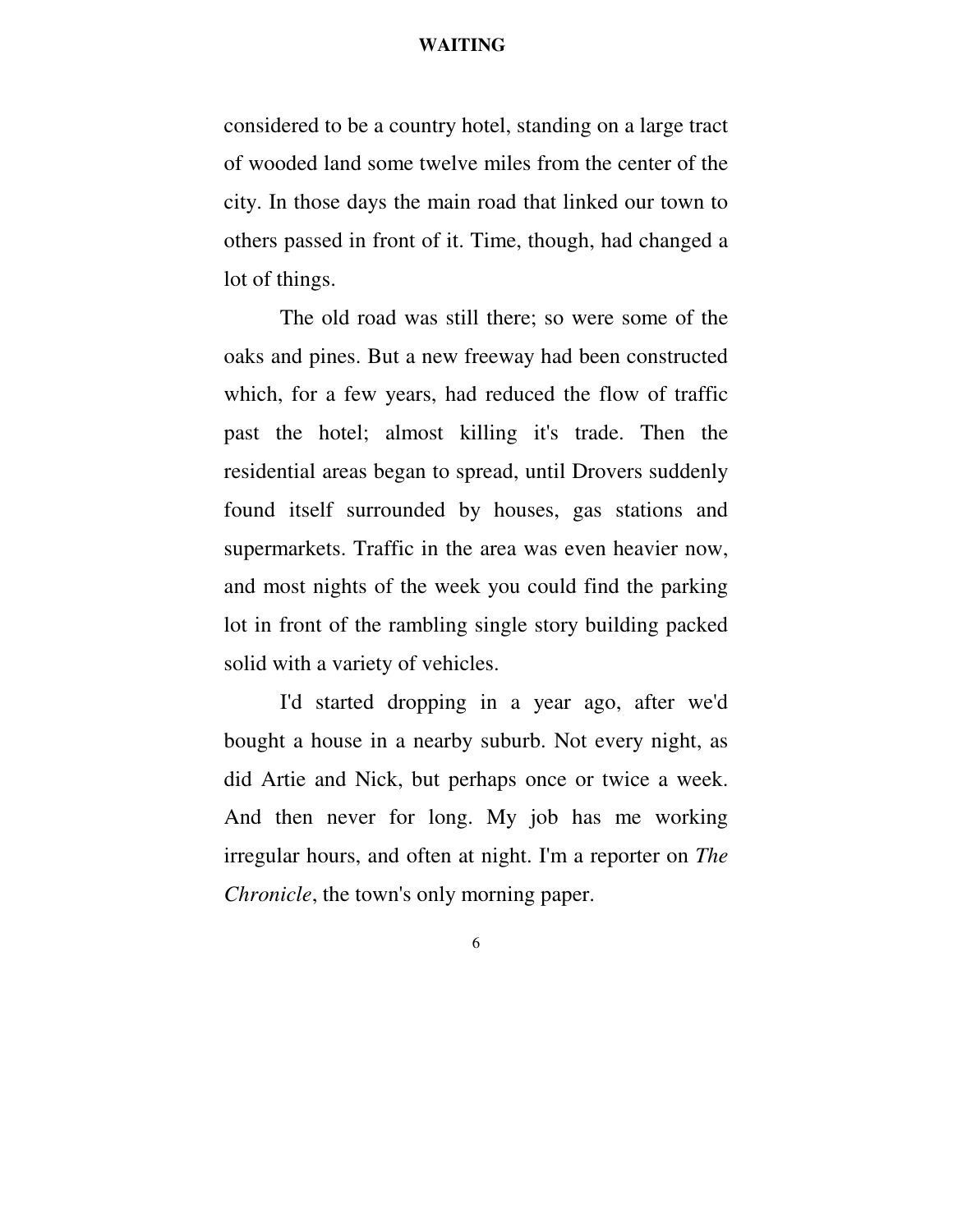I'm not sure how I became acquainted with Artie and Nick. I think it was Nick who had borrowed my cigarette lighter one night, who afterwards had struck up a conversation — introduced me to Artie. After that, whenever I'd arrive they'd call me over to join them, or I'd gravitate to where they sat.

They were several years younger than me  $-$  in their early thirties — and both had wives and children. Nick had a girl and a boy; Artie had managed three daughters. Nick was rather small of build, with sharp features and a mind like a grasshopper. He had ideas and opinions about everything, and frequently gave the impression of having the solution to the world's problems. But he was a pleasant sort, neither pushy nor demanding, and when he talked there was never anything boastful in his manner.

 Artie, on the other hand, had a well-fed, slightly dozy look about him, and a fairly unimaginative approach to life. They were as similar as beans and grapes, yet they'd been close friends since their school days.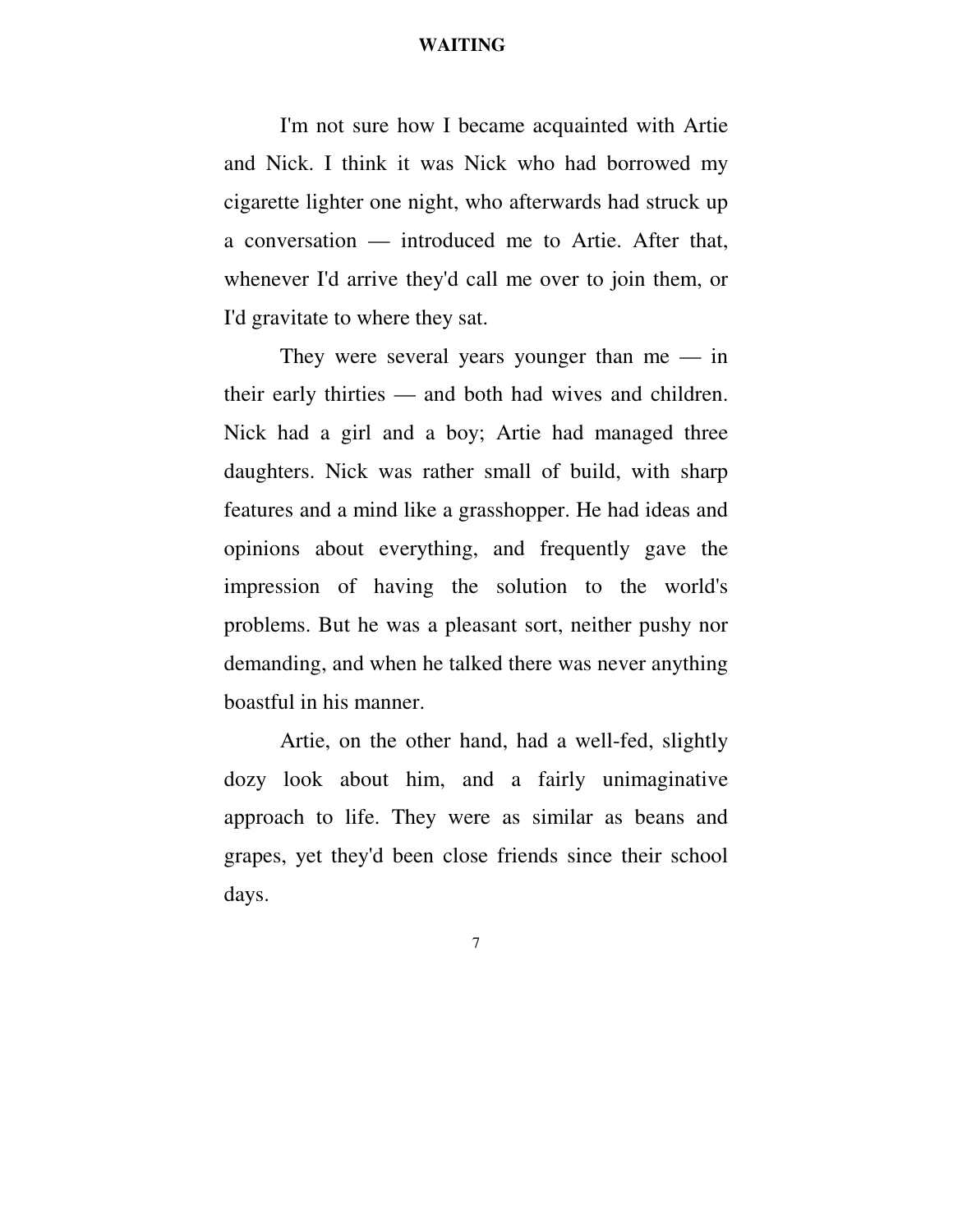Artie was telling me of an incident at the plant where he worked as a maintenance fitter, when the pub's doors swung open.

 "Check what just blew in," Nick said from the side of his mouth.

 "Yeah," Artie nodded. "Makes you feel ancient, huh?"

 The new arrivals swaggered over to the other side of the room where a few tables were lined up against the wall, where the man with the eye-patch sat. One was of medium height, with hair bleached almost white, and long enough to touch his shoulders. His companion was dark and bulky. Both wore black leather jackets festooned with silver studs, skin-tight jeans, and Western boots. Neither could have been more than a year or so beyond twenty.

 The racket in the room dropped noticeably when they bellied up to the bar, calling to Rusty in loud, impatient voices.

 "Heroes," I heard someone close by mutter, and another added a similar disapproving comment.

<sup>8</sup>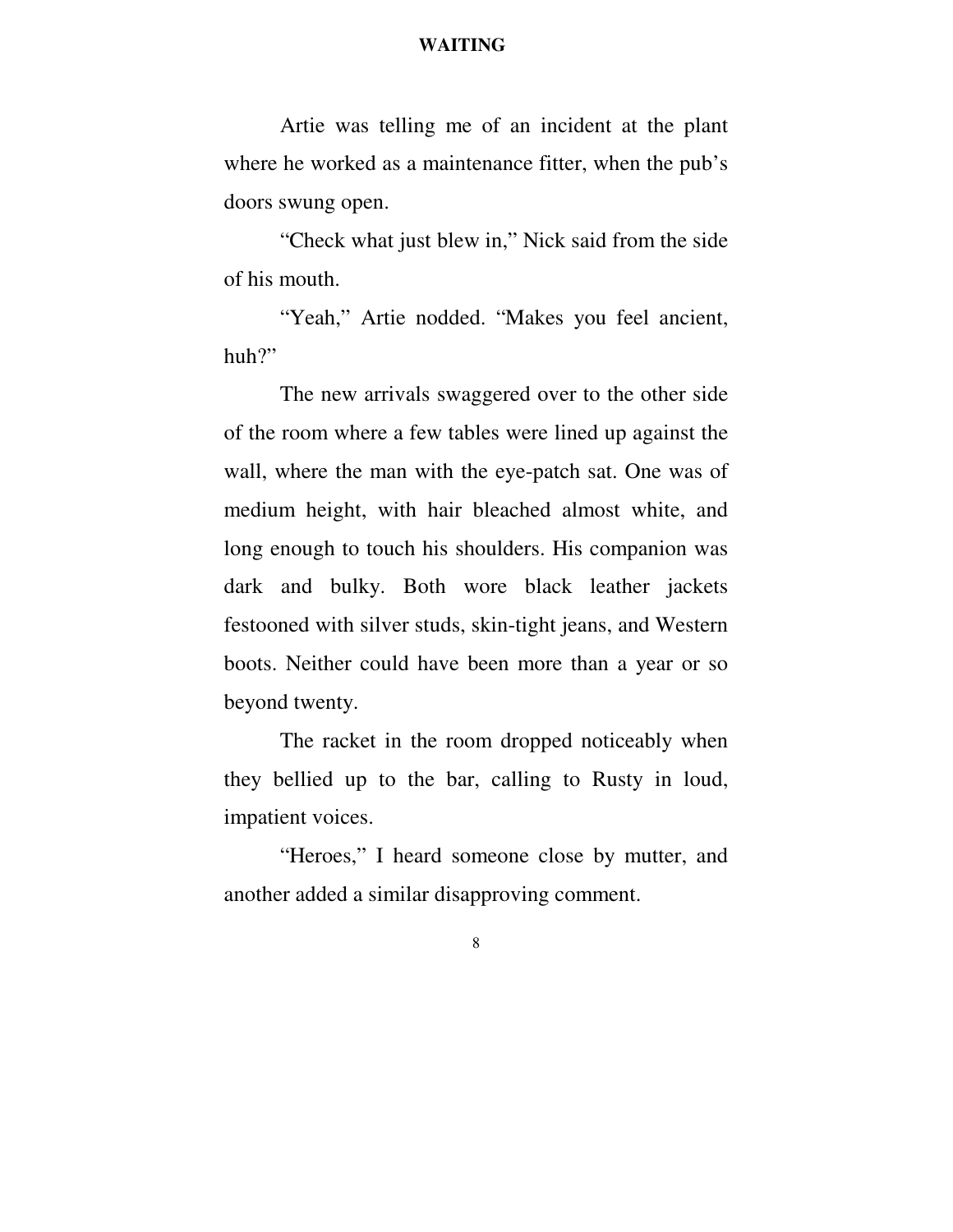I could understand their attitude. Drovers was a friendly place at which to spend a little time in the company of other men, most of them family men who wanted to maintain the long-established atmosphere. On a couple of occasions in he past a few rowdies had tried to move in and make themselves at home, but it hadn't taken long to freeze them out.

 Most eyes were fixed on the youngsters in their black leather, but it obviously wasn't bothering them. In fact, they appeared to enjoy the attention they were getting. One of them said something that contained a string of loud and colorful words, and the other thumped the bar and burst into raucous laughter. They shouted to Rusty to bring over two more beers.

 "Keep the language clean," he scowled when scooping up their money.

 "Why?" giggled the swarthy one. "There ladies around?"

 "Maybe he's religious," his blond companion suggested. "That your problem?" he asked Rusty.

"Keep it clean, or get out," Rusty warned.

<sup>9</sup>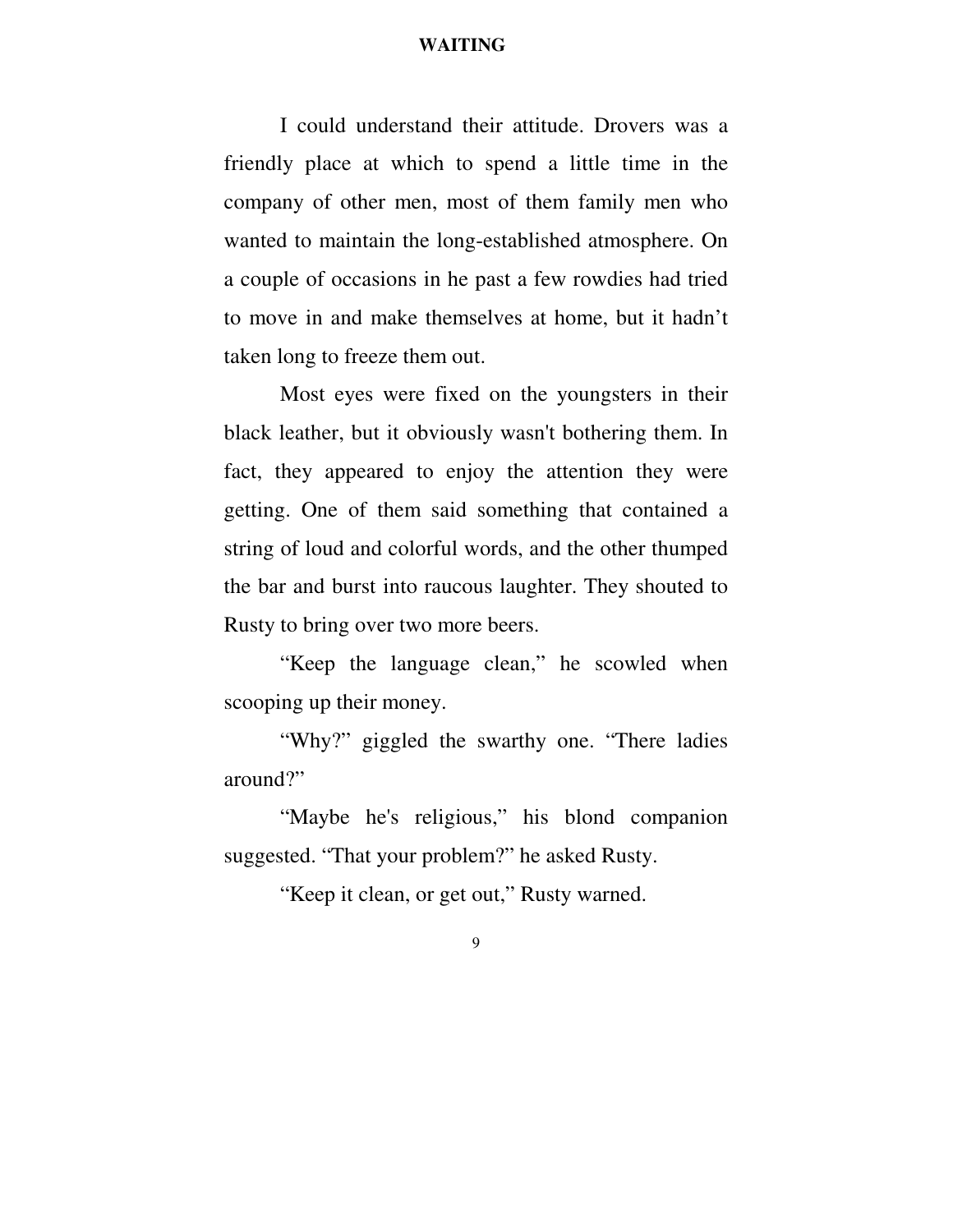The blond boy laughed softly, picked up his drink and deliberately turned his back on the barman.

 A quiet muttering rippled through the bar, but no one moved. Everybody there wanted the leather jackets out of the place, but none wanted trouble. I reached for my beer, experiencing a twinge of cowardice, ashamed that, like the rest, I could allow myself to feel intimidated by a pair of kids who were still damp behind the ears.

 Voice held down, Artie said, "Boy, aren't they the tough guys." His big round face was twisted into a sneer when he spoke.

 "Ah, they're all noise," Nick said. "Lean on them and they'll wet their pants and run."

 From the corner of an eye I noticed movement over at the wall behind the two rowdies.

 The man with the eye-patch was slowly getting to his feet, folding his newspaper. I watched as he pushed his chair back against the table, buttoned the old corduroy jacket around his lean middle. The pockets of the jacket bulged and sagged heavily.

Our friend's leaving early," Artie observed.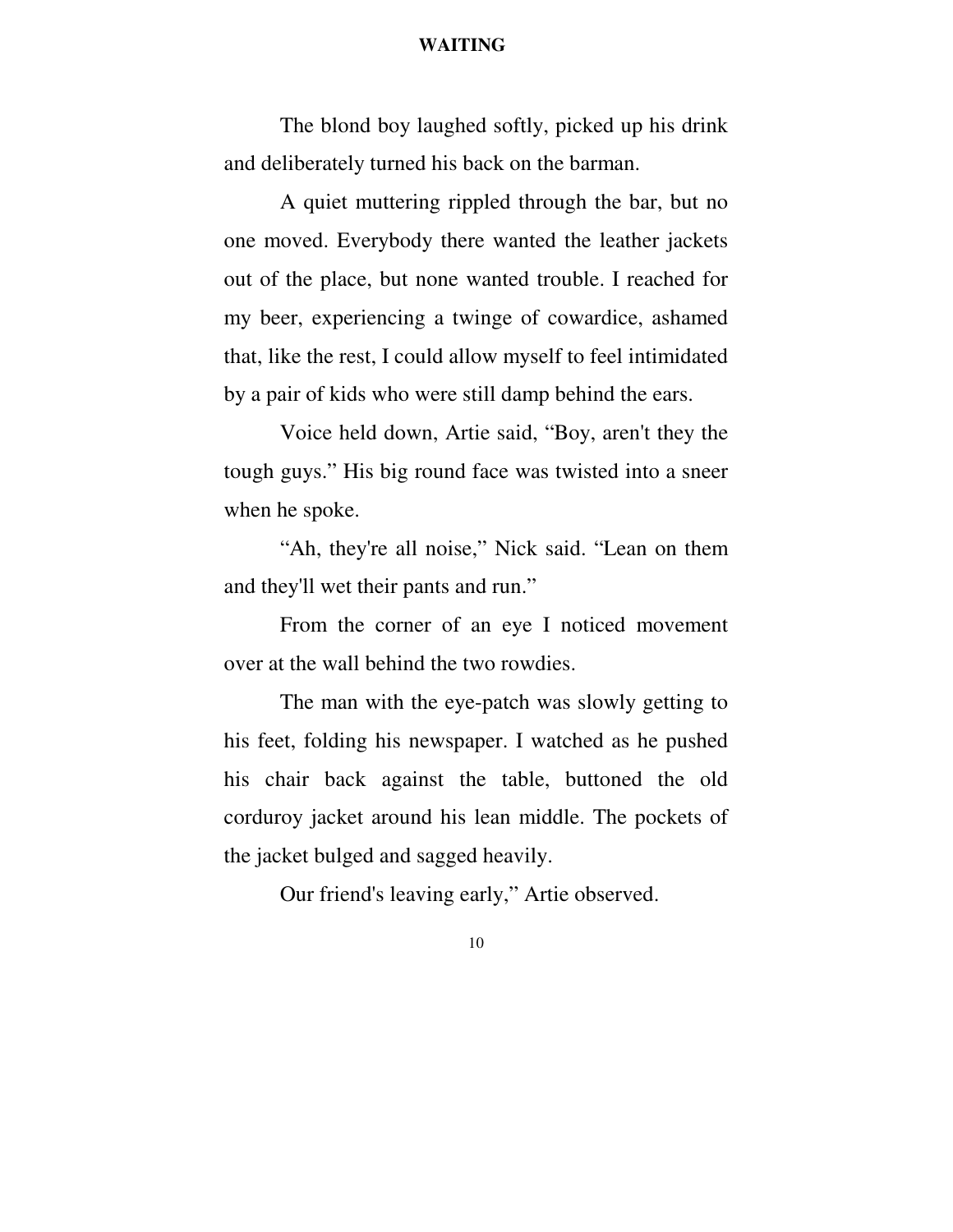I said nothing. Suddenly I felt very tense … because instead of moving to the door, the man had taken a few steps closer to where the pair in tight jeans lounged against the bar, laughing too loudly at their own jokes.

 "You!" Cold and flat, his voice cut across the room and brought down a curtain of silence. "You!"

 The boy with the bleached hair was the first to turn. "Talking to me?"

"Both of you."

 The swarthy one put down his glass, straightened up and faced the one-eyed man. "What the hell's eating you?"

"You don't remember me, do you?"

 The blond smiled insolently. "Sure I do. Seen you in dozens of porn flicks."

 His friend erupted into idiotic laughter. "That's it — that's him! Now I remember. Hey, old man, you were great!"

"My name's Ralph Muller," the man announced.

"And mine's Tarzan," returned the darker of the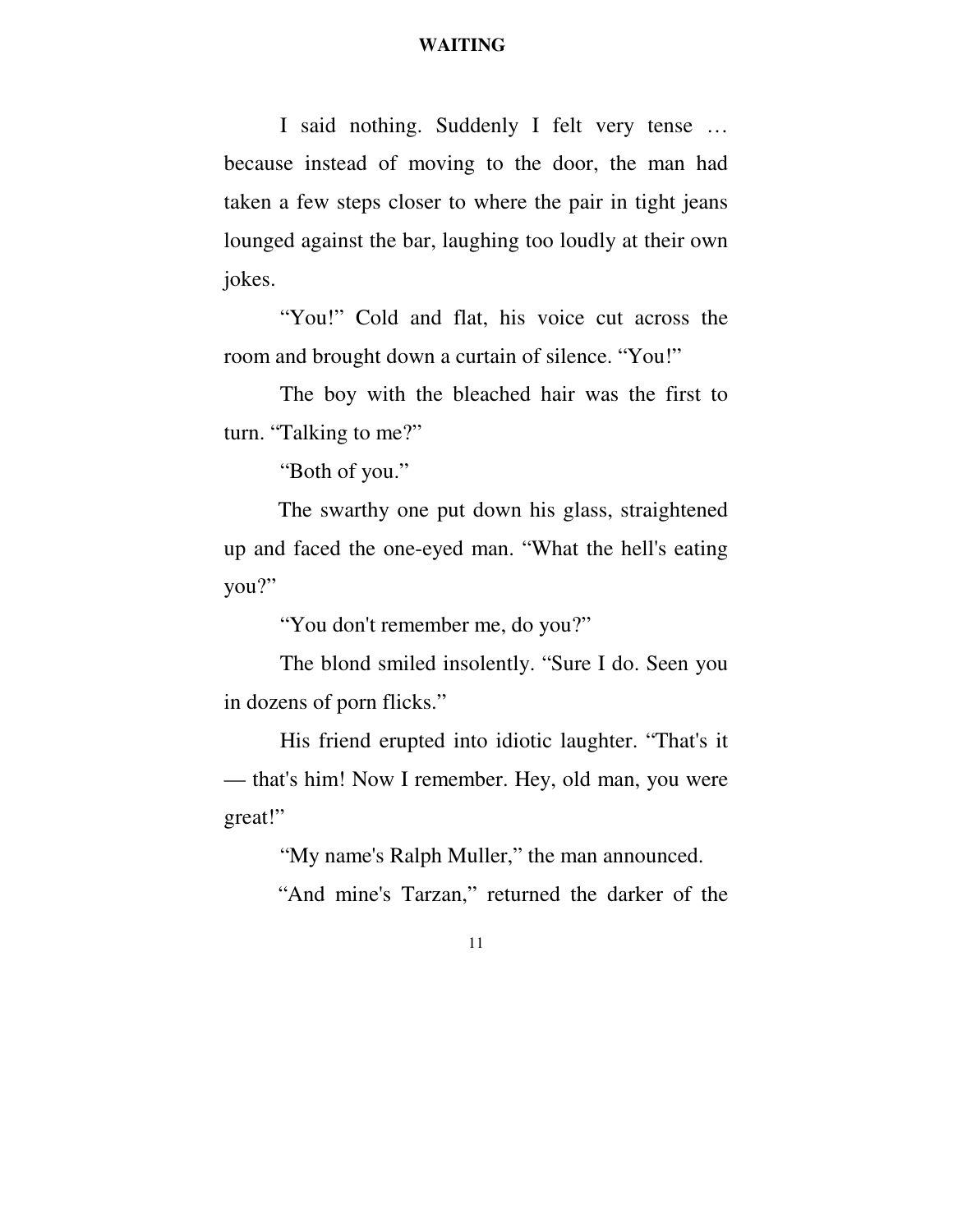pair. "So what's it you want, Bum-Eye?"

 "No," the man said, his voice like ice. "No, you don't remember me, do you?"

 "Listen, what the hell do you want?" the blond demanded. "You got something on your mind — spit it out."

 "Oh, I have something on my mind all right. And I have something else — something just for the two of you."

 After that it was like watching a scene from an old-time Western movie. His right hand dipped into the pocket of the baggy corduroy jacket and when it came out again it was holding a large automatic pistol.

 A yell went up around the bar as heads ducked below the counter. Next to me, Artie moved so fast he toppled his stool.

 "Get down!" Nick shouted. But I couldn't move. I swung my gaze to where the two boys stood, eyes stretched wide, jaws dangling. Rusty started towards them, then stopped and backed off to safety.

"Listen —" he began, and whatever else he'd

<sup>12</sup>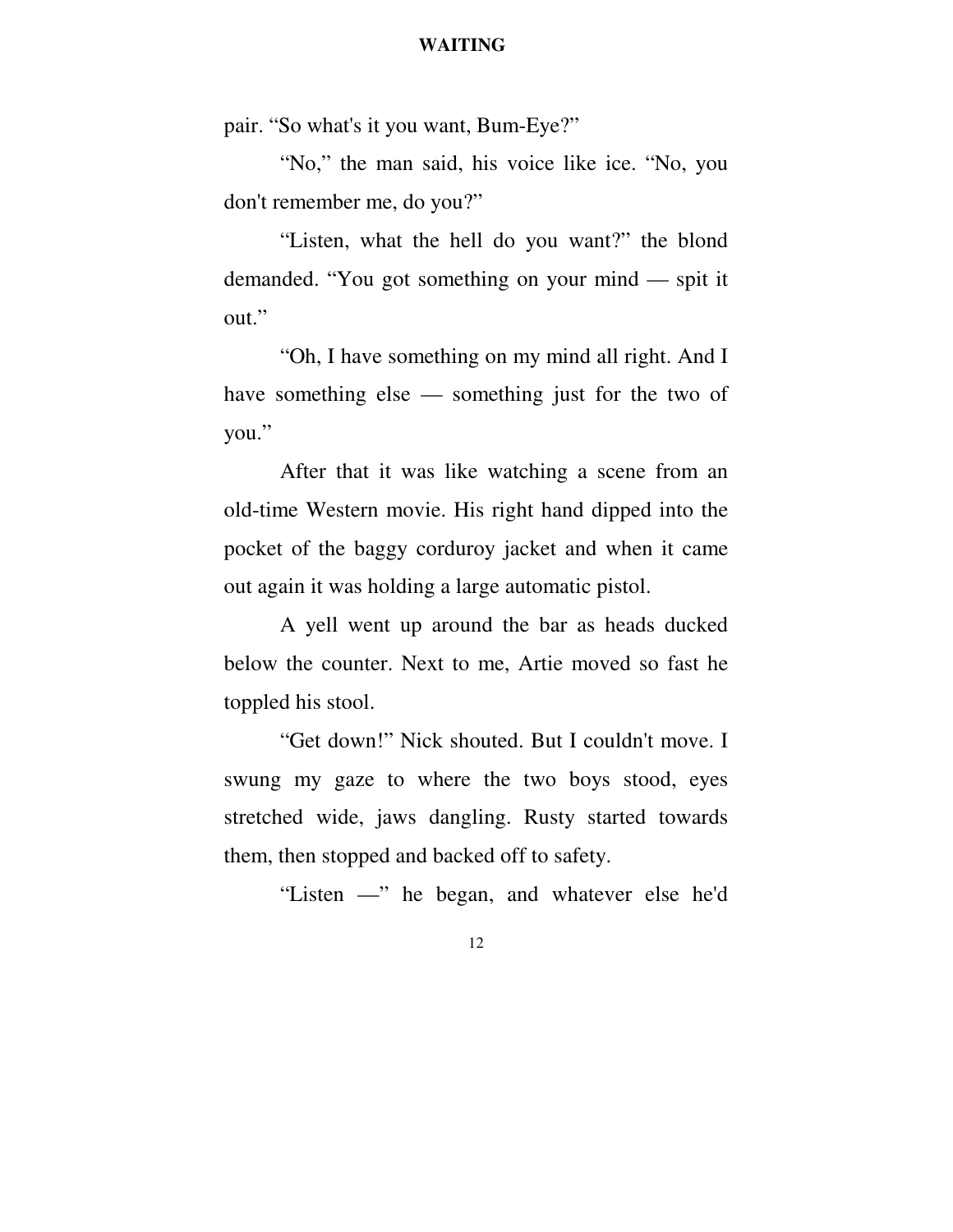intended was lost in a double crack of thunder.

 I think I heard one of the boys scream a moment before he was flung violently back against the bar, but I can no longer be sure. Two more shots struck them even as they were sliding to the floor. Then — nothing but the deafening echo of gunfire.

 The man lowered the automatic, allowed it to hang down at the side of his leg. If there was any expression on his face I couldn't find it.

 Rusty was the first to come to life. He leapt over the bar and went up to where the man stood. Several warnings were shouted, but he ignored them. Beside me, Artie breathed words he'd probably not want repeated.

 "Give me the gun," Rusty told the one-eyed man. "Come on" — he extended his hand — "give it to me."

 In that moment, I'm sure, we all came to know Rusty somewhat better.

 The gun lifted. Again there were warning yells as faces vanished below the level of the polished mahogany. Rusty never budged.

"I think," said the man who had identified himself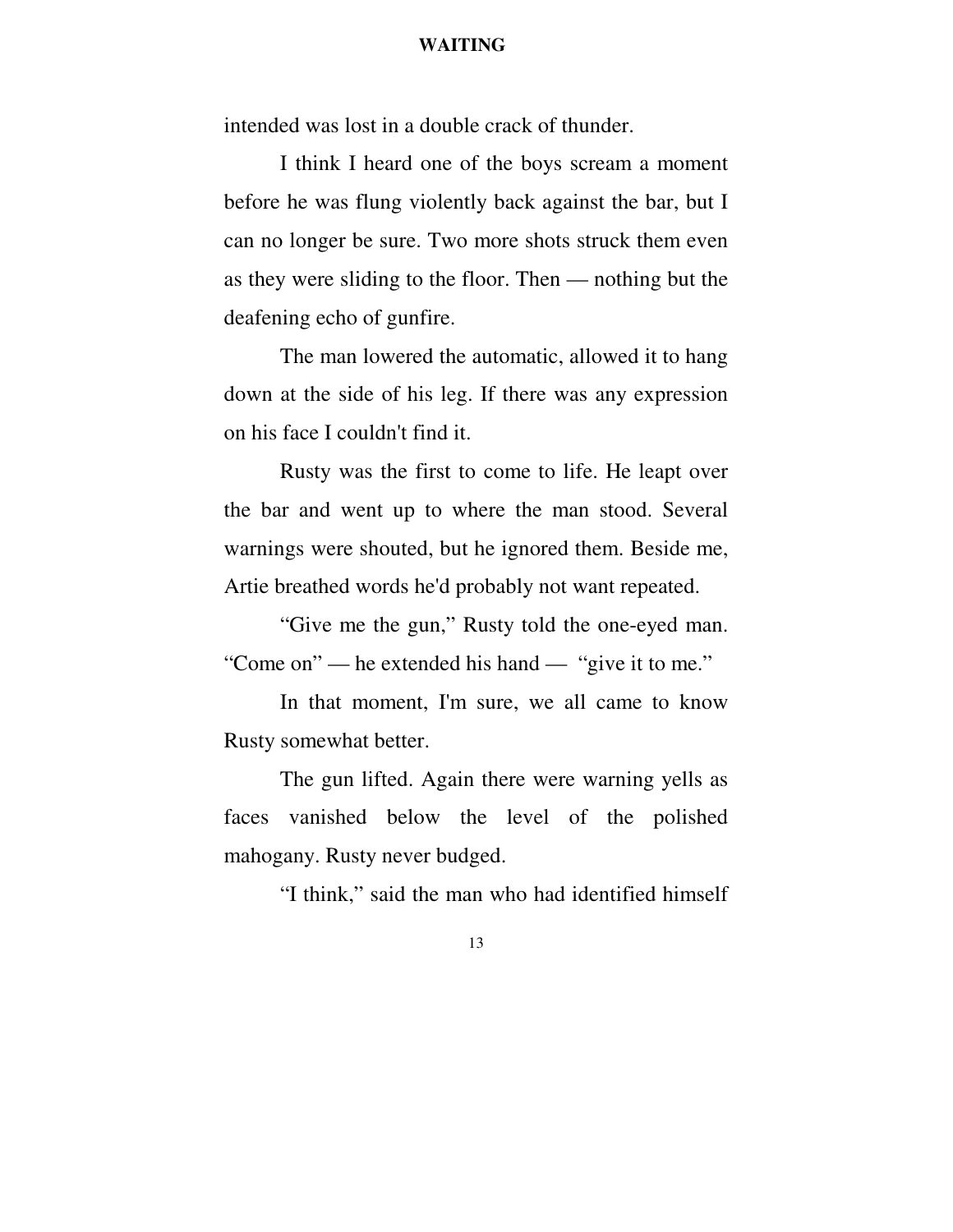as Ralph Muller, "you had better call the police." He surrendered the weapon to Rusty.

 I looked to where Nick and Artie were climbing to their feet. Their faces the color of old ash.

 What followed was mild chaos. Everyone was suddenly talking at once. Someone got down to examine the two boys and announced that both were dead. Another pair took Ralph Muller back to his table and stood guard over him. Still shaken, the rest were trying to get drinks. Nick and Artie were among the latter, and not long later I found myself holding a welcome shot of Scotch. Many of those present had witnessed death in one form or another. But cold-blooded murder …

 The rest was slightly anti-climatic; the police arrived, asked questions, took statements, and finally an ambulance came for the bodies. I left when the police escorted the one-eyed man away. I may have been off duty, but I was still a newspaperman who took orders from an editor who chewed nails and breathed brimstone.

 I didn't feel much like stopping for a drink the following evening, but I knew that Artie and Nick would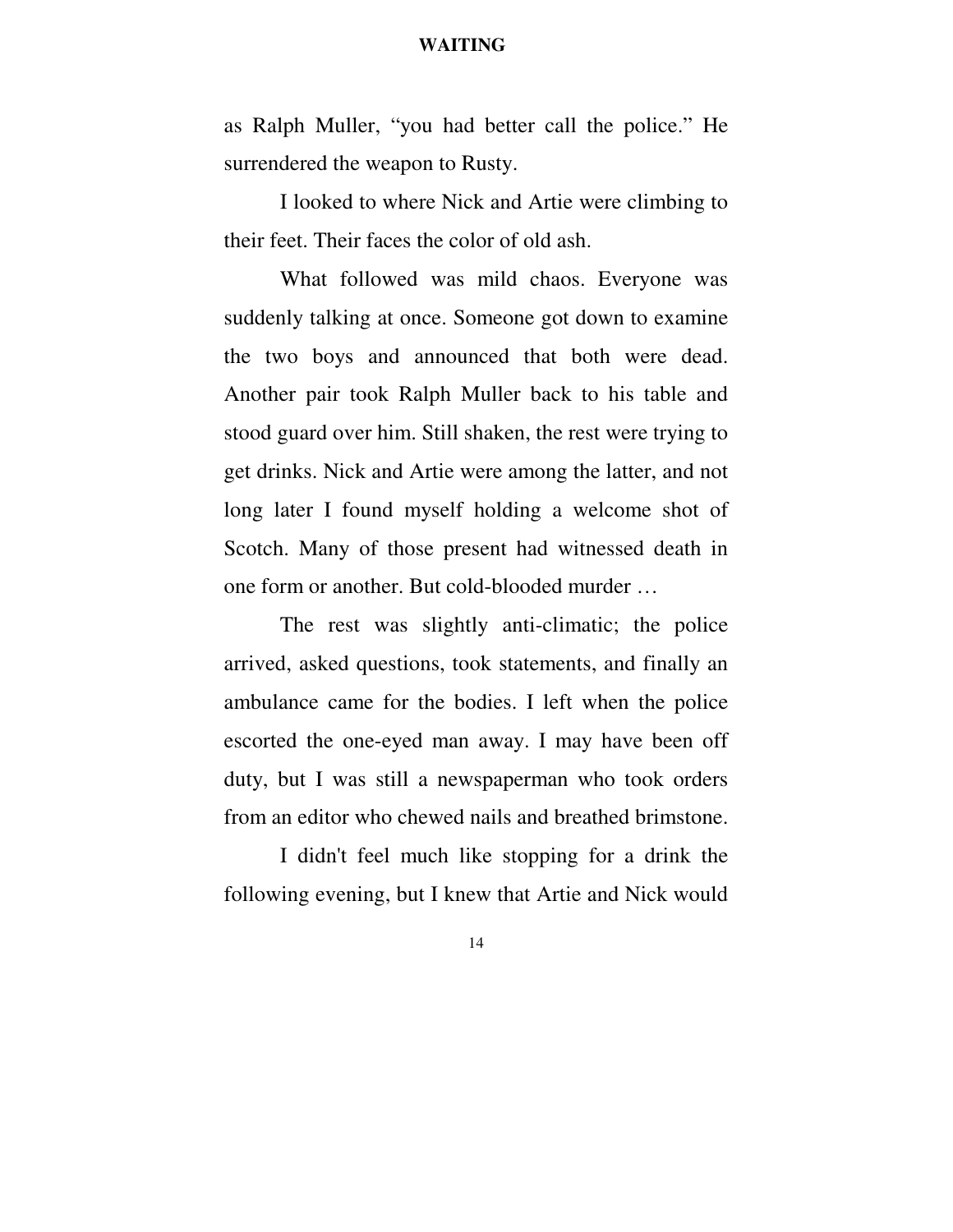be there, waiting for news. The morning edition of *The Chronicle* had carried the story, but it was only surface stuff, information they already had.

 There was a beer waiting for me even before I was seated. I looked over to the table at which the one-eyed man had always sat and, not finding him there, revived the feeling of emptiness that had dogged me most of the day.

 "So what was it all about?" Artie demanded. "What happened after the cops took him away?"

"Yeah," Nick said somberly, his narrow face stiff. "He say why the hell he did it?"

 I shook my head. I'd spent a lot of hours thinking about it, trying to make some sense out what had happened, and I was still confused.

 "It's a long story," I said, "and so far all I have are bits and pieces — and, anything I tell you, it's off the record."

"Sure," Artie nodded. "So shoot."

 And I told them, the story Ralph Muller had given the police, and which, in part, I'd been able to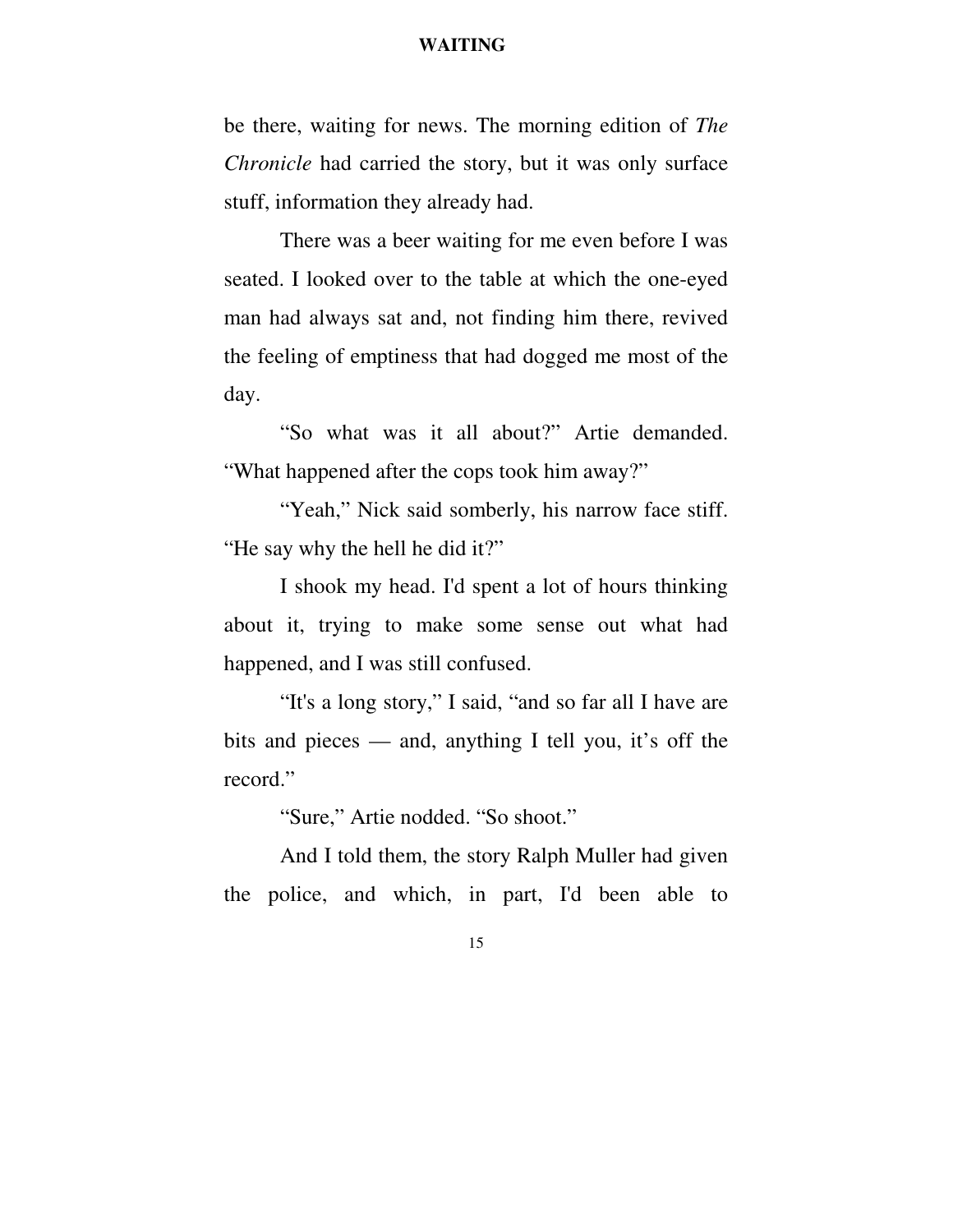substantiate. It was a story of a man who, ten years ago, had stopped at Drovers Rest for a couple of drinks. There had been two young men in the bar that night — boys in silver-studded leather jackets who'd had too much to drink. Somehow they'd succeeded in starting an argument with Muller. The barman had been forced to intervene, to order them to finish their drinks and clear out.

"This was . . . ten years ago?" Nick queried softly.

 I nodded. "Anyway, it turns out they left, but they didn't go away. They were waiting for Muller at his car. They beat him  $up - so$  badly he wound up in a hospital for several weeks."

Artie swallowed some more of his drink.

 "In case you ever wondered about the leather patch," I went on, "that beating cost him an eye." Neither of them said anything. They sat there, fingers clamped around beer glasses, waiting for me to continue.

 "After he was discharged from the hospital he had trouble settling back in his job. A few months later he lost it." I reached for my beer; the talking was making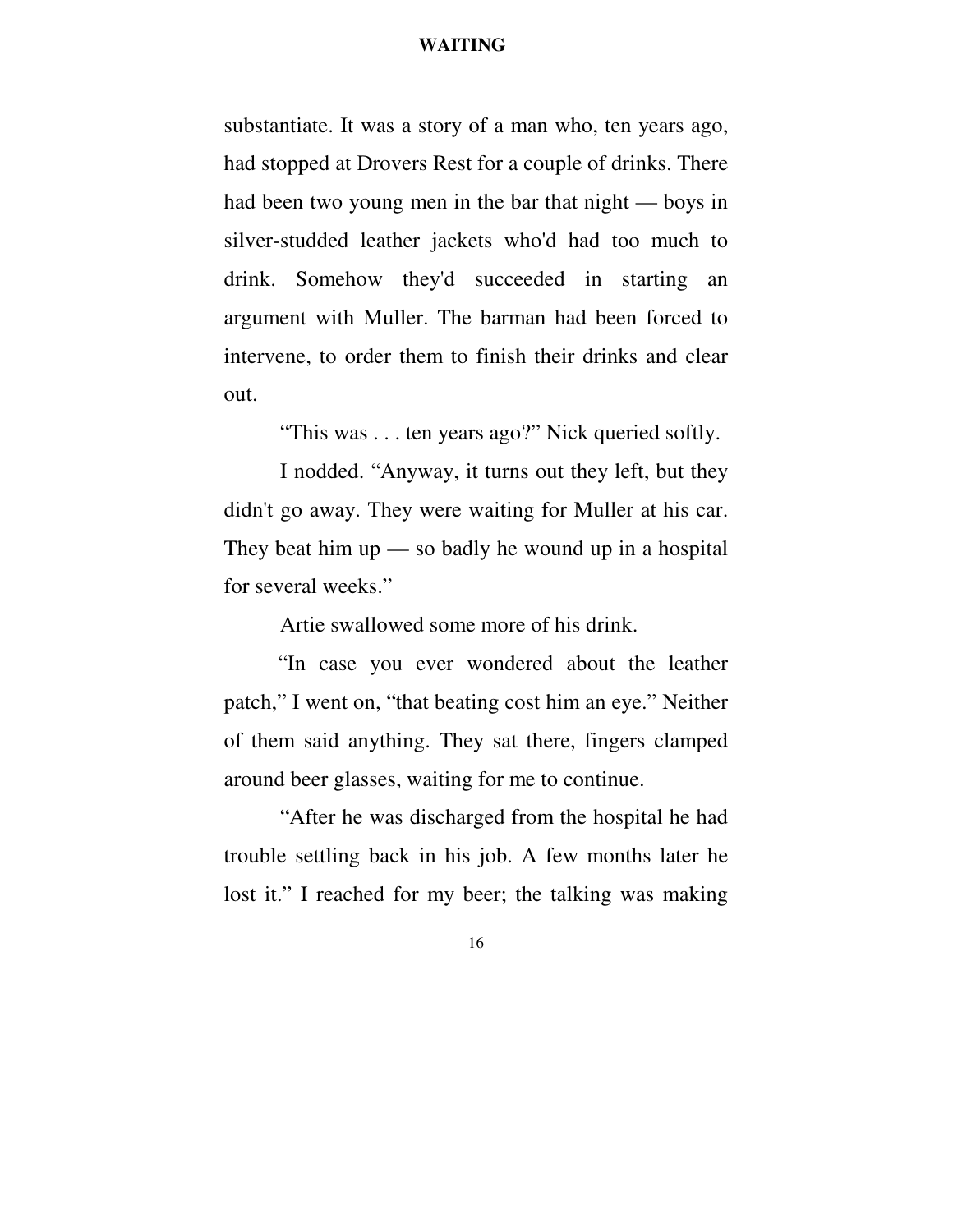my throat dry. "Muller used to be a traveling salesman and, according to the company he worked for back then, a very successful one. But that incident did something to him. It made him cold, distant . . . his relations with people began to change. He landed another job, but it lasted only a short while — as did others."

"Lousy luck," Artie offered quietly.

 "Anyway, things were all downhill from then on. He was forced to take lesser work, and all the time he was — well, building walls around himself. Then his marriage began to head for the rocks. Eventually his wife left him, took the kids, the house, and most of the money still left from their savings. All of it happened over a period of six years. About then," I said, taking another swig of beer, "something inside of him must have come unstuck. He'd always blamed the two boys who'd beaten him up for what afterwards happened to him . . . but now he decided to do something about it."

Artie swallowed hard. "Like . . . kill them?"

 "He'd been living in a dingy room," I told them, "thinking about nothing else. It's what he was doing here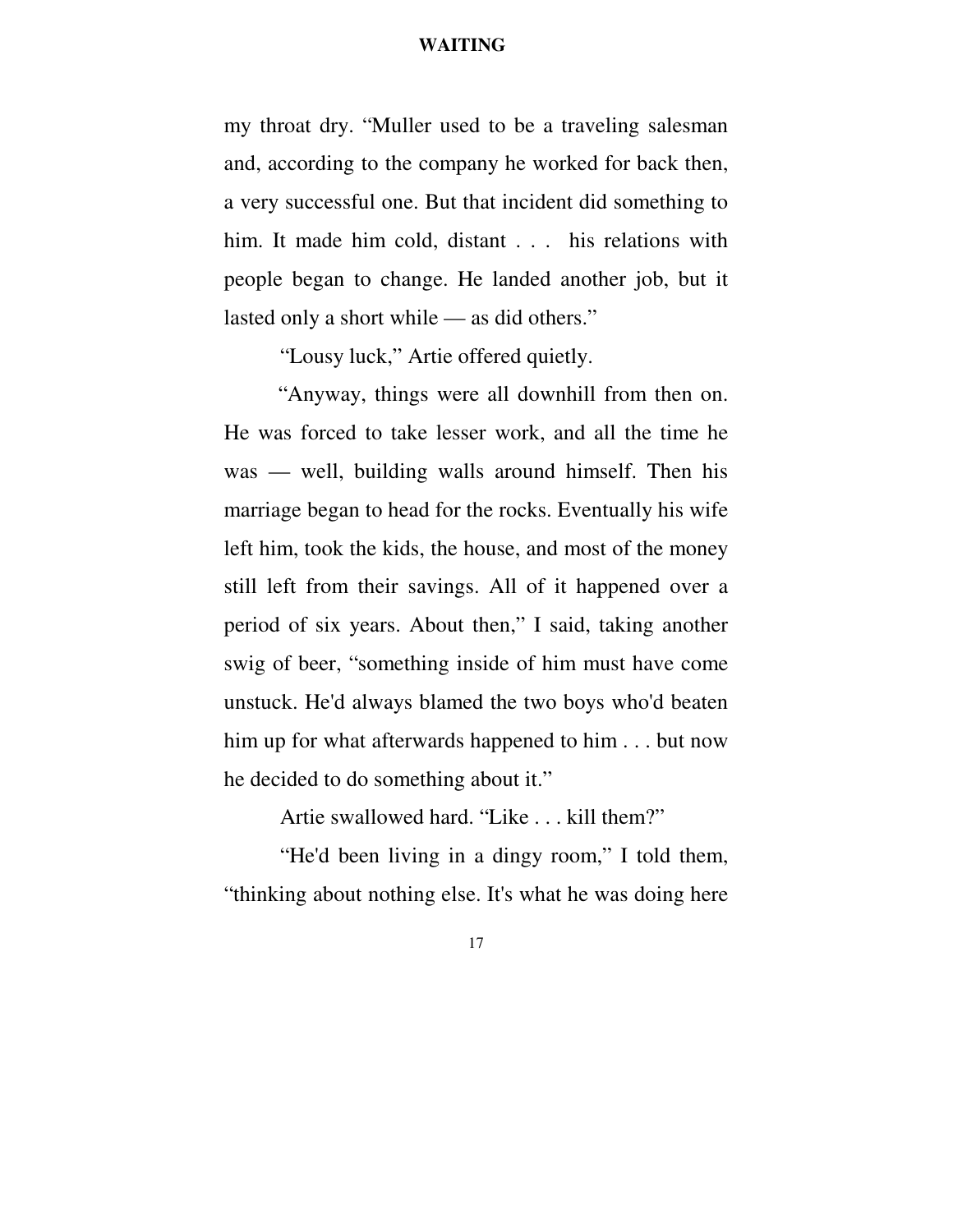every night for the past four years: sitting there at that table, waiting for them to come back."

Nick whistled softly. "And last night they did . . ."

 I shook my head. "This happened ten years ago, remember? The boys who beat up Muller were in their early twenties. Same as those he shot."

Artie's face went blank.

 "Don't you see?" I asked. "The ones who put him in hospital would be in their thirties by now."

Artie's head bobbed slowly. "Yeah . . . of course."

"Then why . . .?" Nick remained puzzled.

 I shrugged helplessly. "I don't know. Perhaps after four years of waiting he became tired. Perhaps his mind began playing tricks on him . . . perhaps when those two came in here and started behaving as they did . . ." I shrugged again. "Hell, I don't know. I'm no psychiatrist; I can't tell you what went on inside his head. But I'm reasonably certain he was convinced he was killing the right people."

 Only then did I realize that Rusty had been hovering close by, listening. I said, "Rusty, were you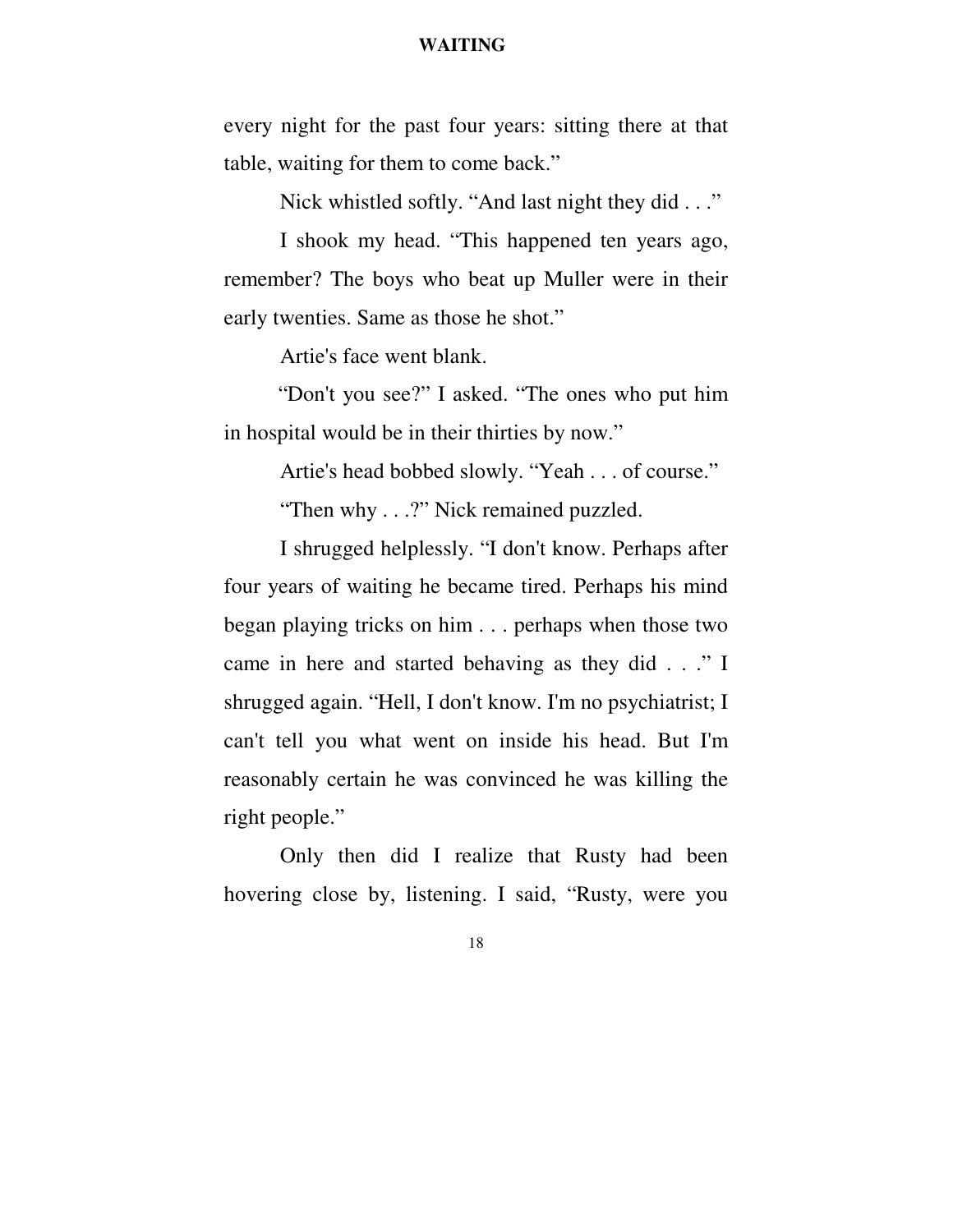working here ten years ago?"

"Yeah." He moved in closer, hands flat upon the bar-top. "And if you're going to ask if I remember the incident, the answer is yes. But only vaguely. Matter of fact, I'd almost forgotten it."

 "I seem to recall asking you who Muller was," I reminded him. "You told me you didn't know."

 "I didn't. At least I didn't recognize him, and that's the truth. He wasn't a regular. If I saw him that night it was for only a few seconds, when I served him. The place was crowded; they had me running my feet off." His long freckled face took on an even more forlorn expression. "Besides, none of it ever got into the papers. Until last night I'd never heard his name mentioned."

 "But you remember the argument? It was you who told those kids to get out?"

 "Listen," he sighed, "it was a long time back. I remember the night, but not much of what went on."

"Can you recall who those boys were?"

 He paused to think about it. "No," he said after a while, red head moving from side to side. "I can't."